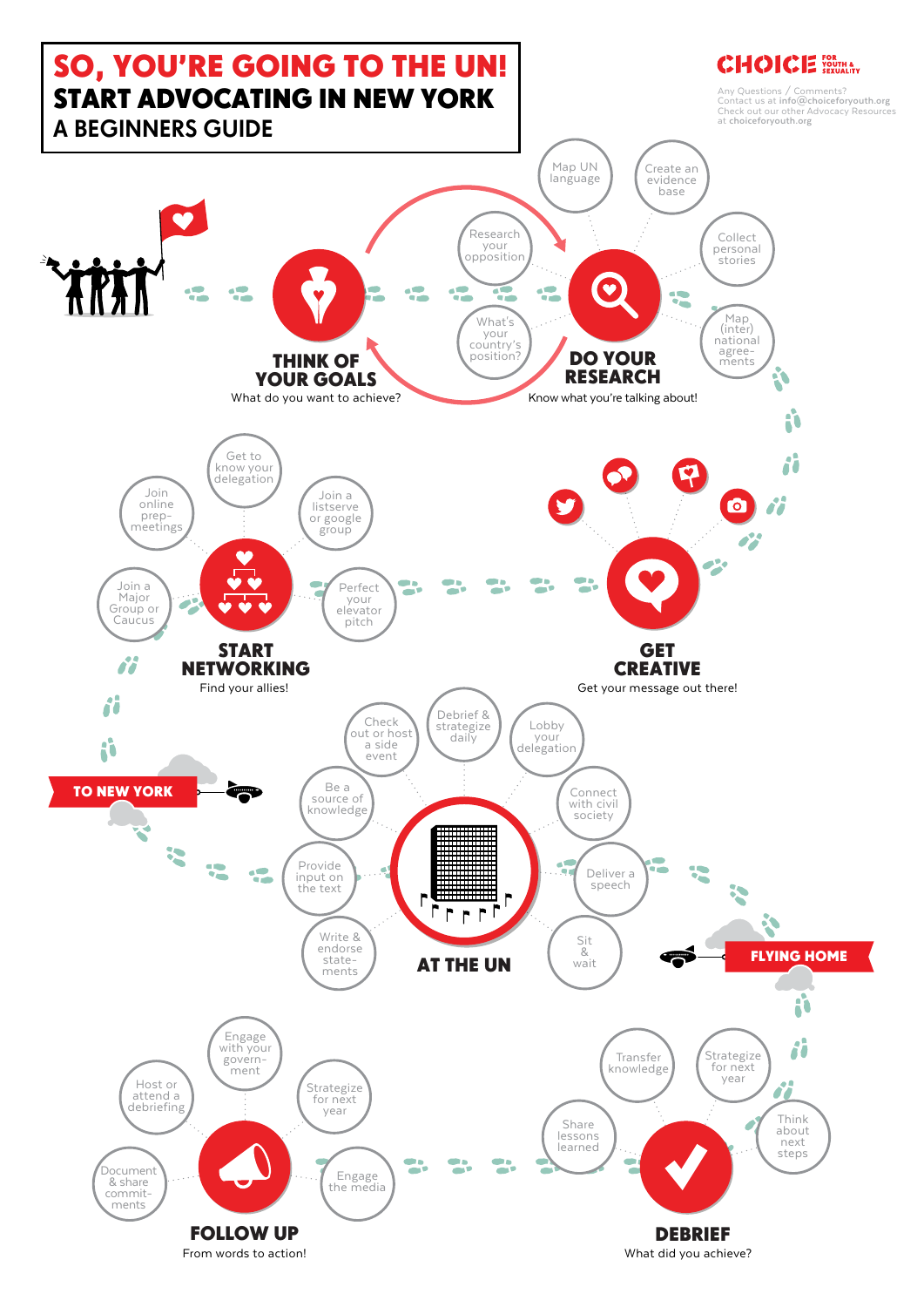# <span id="page-1-0"></span>SO, YOU'RE GOING TO THE UN!

## THE NEW YORK EDITION

So, you're going to the UN! Now what? Whether it's your first time or whether you are already a well-weathered advocate, preparing to attend a New York based UN event like the Commission on Population and Development (CPD), the Commission on the Status of Women (CSW), or the High-Level Political Forum (HLPF), can be a daunting task. But it doesn't need to be!

This infographic is part of a series of resources created by CHOICE for Youth & Sexuality, that aims to help young people successfully advocate for their Sexual and Reproductive Health and Rights (SRHR). CHOICE is a youth-led organization based in the Netherlands which focuses on advocating for young people's SRHR across the world, and promotes the meaningful participation of young people in this field.

## The series includes:

THE CHOICE SRHR GLOSSARY: this glossary  $\bullet$ provides short and youth-friendly definitions of key SRHR terms.

AN ADVOCATES GUIDE TO UN LANGUAGE:  $\bullet$ this tool was created especially for youth advocates who are working on young people's Sexual and Reproductive Health and Rights (SRHR) in order to help them successfully navigate language advocacy at the UN. It explains what UN Language is, why it is important, and how to get involved in UN Language Advocacy.

FACTSHEETS ON UN PROCESSES  $\bullet$ (FORTHCOMING): these factsheets provide you with information on what the process is about, why it is important, and how you can get involved. This series includes Factsheets on the Commission on the Status of Women (CSW), Commission on Population and Development (CPD), High-Level Political Forum (HLPF), Universal Periodic Review (UPR) and relevant Treaty Monitoring Bodies (TMBs).

THE CHOICE GUIDE TO UN PROCESSES  $\bullet$ (FORTHCOMING): this guide is for anyone wanting to learn more about how the UN system actually works. It provides information on the basic structure of the UN, with a special focus on the agencies and processes relevant to Sexual and Reproductive Health and Rights (SRHR) in both New York and Geneva, and how these processes can lead to concrete change at the national level.

This resource was created for anyone looking to learn more on how to successfully prepare to attend a UN process in New York. There are many different reasons to go to the UN: Commission: to advocate for your rights, to learn, to share your experiences, to network, to gain professional experience etc.; this guide is focused primarily on young people looking to do advocacy at the UN in New York, but it can be useful for a broader audience. It includes information on:

- how to conduct evidence-based advocacy,
- creative methods for capturing public attention and support,
- how to follow-up with international commitments back home,
- and even a handy packing list!

## QUESTIONS OR COMMENTS?

We appreciate your input! CHOICE places a high value on being inclusive and participatory; if you feel like anything in this infographic is not accurate, or that we are missing something important, please do not hesitate to contact us at info@choiceforyouth.org

Don't forget to check out our other advocacy resources at www.choiceforyouth.org

Please help rate the quality of this resource by completing a short (5 minute) survey



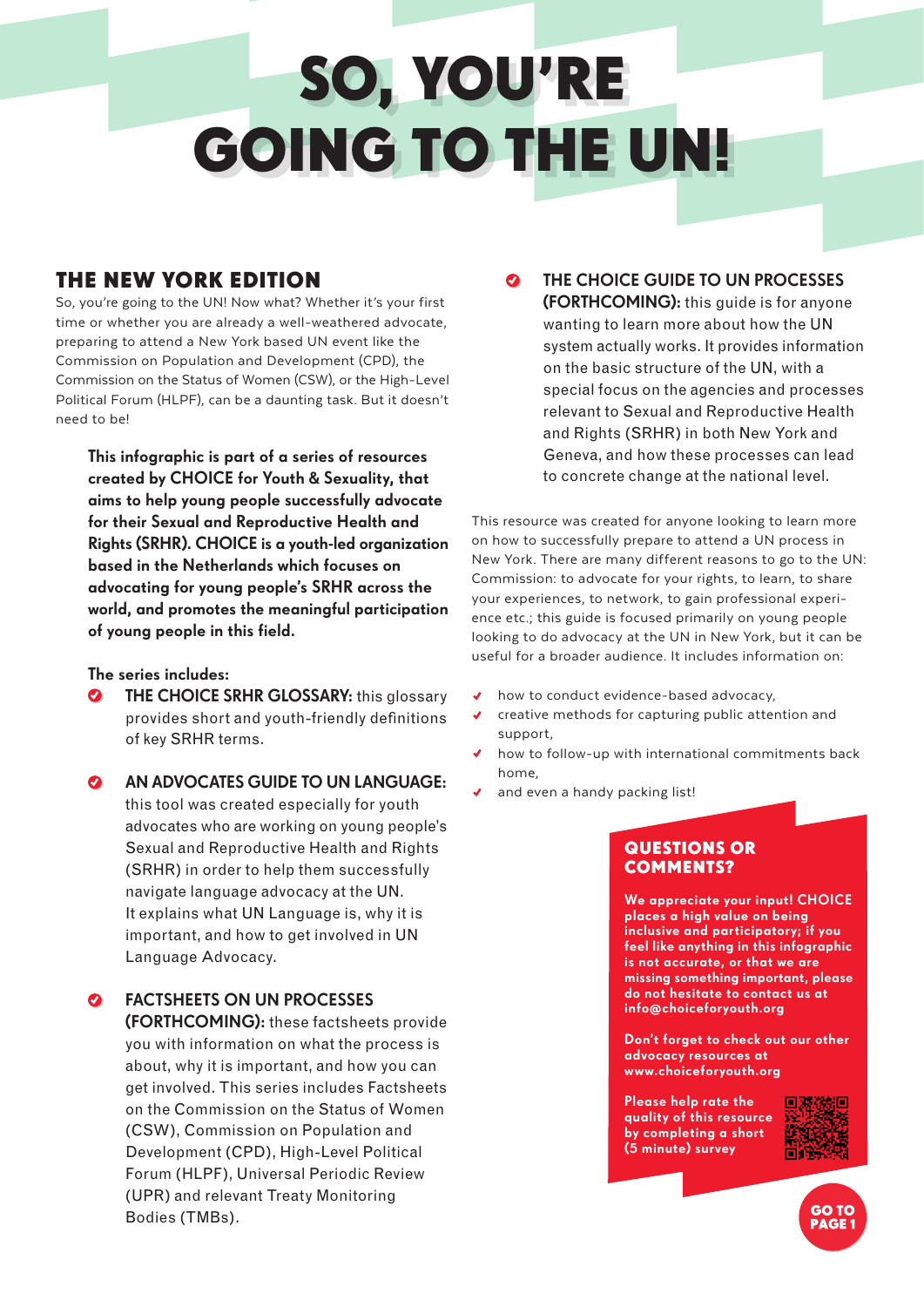# SO, YOU'RE GOING TO THE UN!

## START ADVOCATING IN NEW YORK

– A Beginners Guide –



## THINK OF YOUR GOALS

– What do you want to achieve?

Let's get right to it! The first thing you should do when preparing for any event (be it UN or otherwise) is to sit down and think about what you would like to achieve: Are you advocating for a specific issue, and if so which ones? Do you want to broaden your professional/social network? Do you want to learn more about a certain topic? Do you want to create awareness for your organization?

Once you have a list of goals try to narrow this down to two or three key objectives that you want to achieve. For example, if your main goal is advocacy you might say that you aim to have member states agree to include the following three Sexual and Reproductive Health and Rights (SRHR) topics in the outcome document(s): (1) commit to providing comprehensive sexuality education in and out of schools, (2) commit to recognizing and protecting (young) LGBTI persons rights, and (3) commit to meaningfully engaging young people in SRHR processes.

If your goal is to broaden your network and strengthen your relationships with other (youth-led) organizations, you could aim to organize a daily meeting for youth advocates to share knowledge and strategize together! Remember, it's good to dream big but having a shorter list of realistic goals will help you plan more strategically and increase your chances of achieving your aims.

Lastly, if you are going to attend the UN event with other people, it is important to set aside time to come together and discuss your goals as individuals and as a group. Be sure to revisit your goals throughout this process to ensure that they are still relevant and achievable.



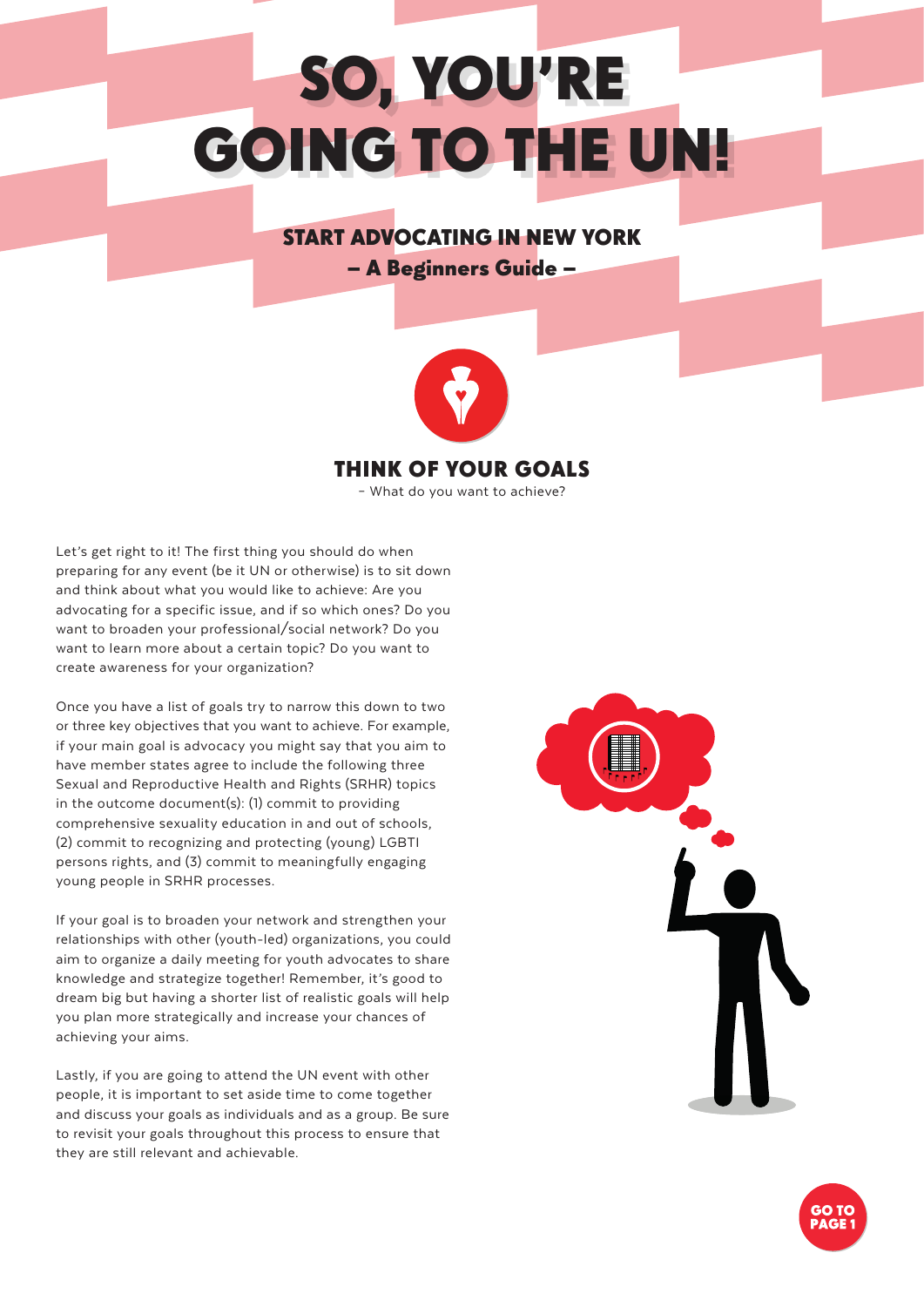

DO YOUR RESEARCH

– Know what you're talking about!

## CREATE AN EVIDENCE BASE

Once you have decided what your advocacy will focus on start working on creating an evidence base to support your arguments. Be on the lookout for any academic articles, research, or studies which can help strengthen your argumentation (e.g. statistics, program reports). Facts and figures from your own country and region are especially important, as these are more likely to have an impact on your government representatives. If there is a UN presence in your country, it might also be useful to take a field trip to the nearest UNAIDS, UNICEF, UNFPA or UN Women office as they have a lot of interesting resources around SRHR, and may also be interested in supporting you. Finally, there will be a lot of factsheets circulating around before and during the UN event as well – make use of these and share any relevant information with your delegation!

PRO TIP: Students often have access to large databases of articles not open to the general public, if you cannot access these yourself ask around to see if anyone can share specific articles that you find useful!

#### MAP (INTER)NATIONAL AGREEMENTS

In addition to this, do some research to see if there are any national/regional documents or agreements (or even your own constitution) that your government has agreed to which could back up your arguments (e.g. if they have endorsed a regional agreement that recognizes comprehensive sexuality education then they should also be expected to support including a reference to comprehensive sexuality education in an outcome document). The Maputo Plan of Action and the Montevideo Consensus are examples of such regional agreements.

[The Sexual Rights Database \(http://sexualrightsdatabase.](http://sexualrightsdatabase.org/page/welcome) org/page/welcome) is a great resource that provides an overview of different nations laws and agreements on SRHR.

#### COLLECT PERSONAL STORIES

A very powerful form of research is to collect personal stories from people who have had positive and/or negative experiences with your advocacy topic. For example, if you are advocating to end early and forced marriages you could try to interview someone who experienced this personally, or who works with people who have entered into this kind of marriage. Meaningfully involving people who have personal experience with these issues will also help you formulate your own thoughts and feelings about them, and will give you a

better understanding of their needs and challenges. You could share these stories with your delegation or even start an (online) campaign - but be sure to get their consent first! Many people do not want their names and faces associated with sensitive issues.

Have a look at CHOICE's "Your CHOICE " campaign on Facebook and Instagram where we ask people across the world to tell us about an important choice they have had to make about love or sexualit[y https://www.instagram.com/your\\_choice\\_insta/](https://www.instagram.com/your_choice_insta/)

#### MAP UN LANGUAGE

If your goals are focused on advocating for specific language to be included in a UN text, you should also research how your chosen advocacy topic(s) are currently being represented at the UN; in other words what is the 'agreed language'? For example, if your aim is to have the term "Comprehensive Sexuality Education" included in the outcome document of the Commission on the Status of Women (CSW), you might find that in most UN outcome documents it is referred to as "evidence based comprehensive education on human sexuality".

The language that is included in past UN outcome documents is referred to as agreed language, because it is language that has been negotiated and agreed upon by UN member states, and can therefore also be used to hold them accountable.

A handy tool for this is the 'UN Resources Tool' [\(http://www.unadvocacy.org/client/app/\)](http://www.unadvocacy.org/client/app/) which allows you to search through the UN database using key terms (e.g. you could type in Sexual Orientation and Gender Identity you will see all of the UN documents that use this term).

Once you've researched how your topic(s) appear in UN language sit down and think about:

(1) What your red line is (so, what is the minimum you will 'accept' in this document, e.g. language should not become more regressive than previously agreed language).

(2) What kind of (new) language you will try to have included.

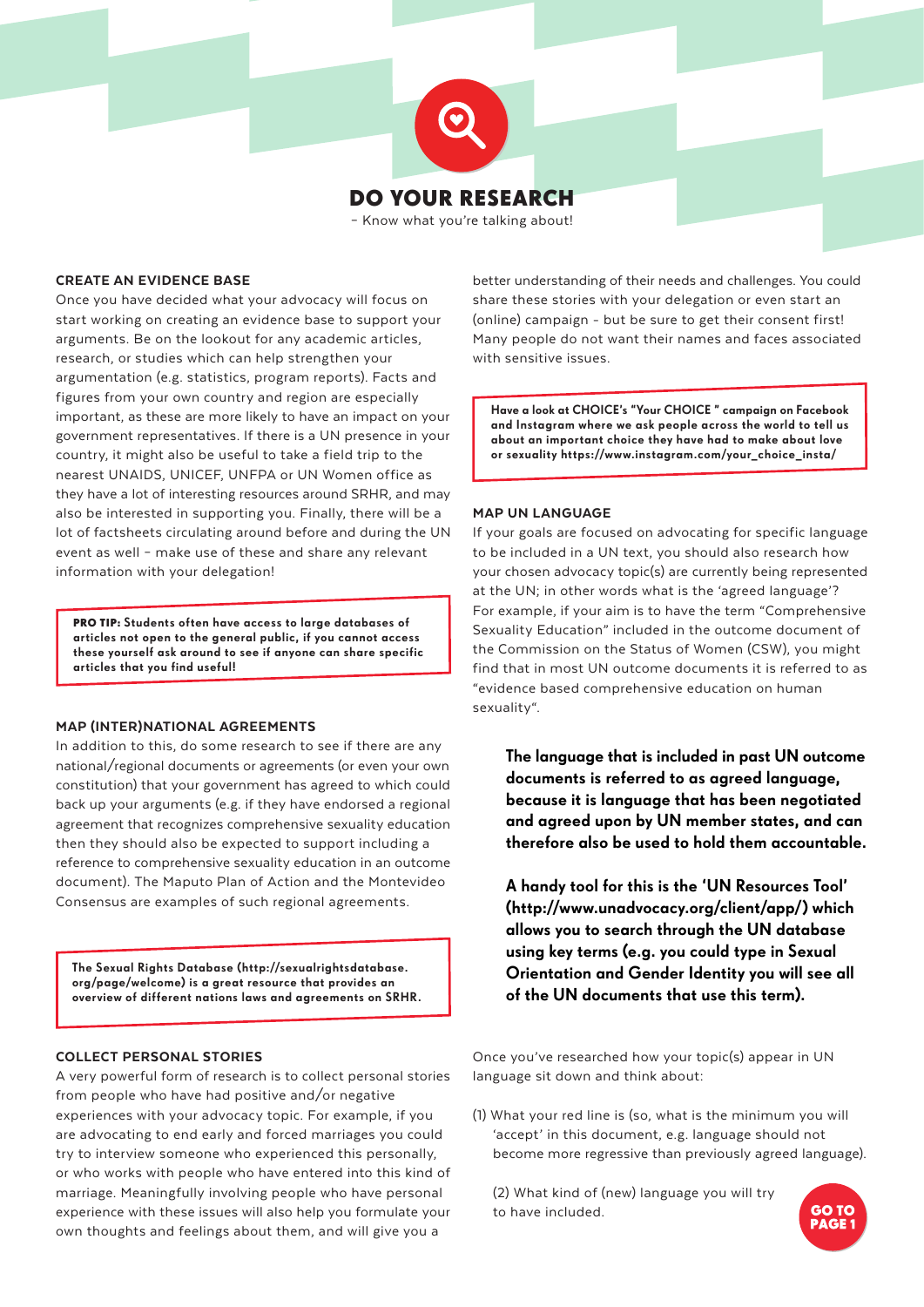Going back to our example this means that we will aim for the term "Comprehensive Sexuality Education" to be included in the outcome document, but that language should not be worse than the already accepted term "evidence based comprehensive education on human sexuality" which was used in previous outcome documents at the CSW. In this situation, having the term "sex education", which is considered even less progressive, in the text would be going below the red line.

PRO TIP: Check out CHOICE's UN Language Tool for more information on how to advocate for progressive SRHR language at the UN!

### WHAT IS YOUR COUNTRY'S POSITION?

Usually, UN member states send a group of representatives (known as a delegation) to attend UN events and negotiate on behalf of their country. Because delegations are ultimately the ones with the negotiating power they are an important entry point for advocacy - if your delegation is willing to fight for your advocacy issue(s) you have a much higher chance of them making it into the final outcome document of the process. Delegations have the opportunity to provide their input on the first versions of an outcome document ahead of the actual UN event, so it is important to find out if there are any opportunities to share your feedback and standpoints ahead of time. Usually governments send representatives from their Ministry of Foreign Affairs to the UN, and it's a good idea to find out who exactly will be on the delegation so that you can seek contact, and potentially already provide input on the first version (known as the zero draft) of the outcome document(s).

Check to see if your government is organizing a briefing for civil society organizations who plan on going to the UN event in New York, and attend these as well (this is also a good networking opportunity). Ask your delegation what their focus and strategy will be, and what their position is on the advocacy topics that you have selected (note that delegations may not be comfortable speaking honestly about this publically, but may be willing to be more open 'off the record'). Remember that once you are at the UN you don't need to focus only on your own delegation!

#### RESEARCH YOUR OPPOSITION

As the world is becoming increasingly polarized on many issues (especially surrounding SRHR), you are bound to run into people who stand for the exact opposite of what you believe in. It can be very frustrating to attend a side-event on reproductive rights only to have it derailed by someone claiming that abortion causes breast-cancer and even leads to terrorism (yes, this really has happened). While it can be tempting to get personal and fight back, we would advise against it! It is far more useful to fight any misinformation (like abortion => breast cancer) with hard facts and scientific evidence, than to get into a shouting match with someone who will not believe you anyway. Turn your focus instead to the fence-sitters – these are the people who are open to listening to your arguments and may come to support your cause. Researching the opposition's position and main arguments ahead of time should also help you prepare stronger counter-arguments that could help convince any 'fence-sitters'.

*After doing your research make sure that you revisit your list of goals to ensure that they are still achievable and relevant!* 



GO TO<br>PAGE 1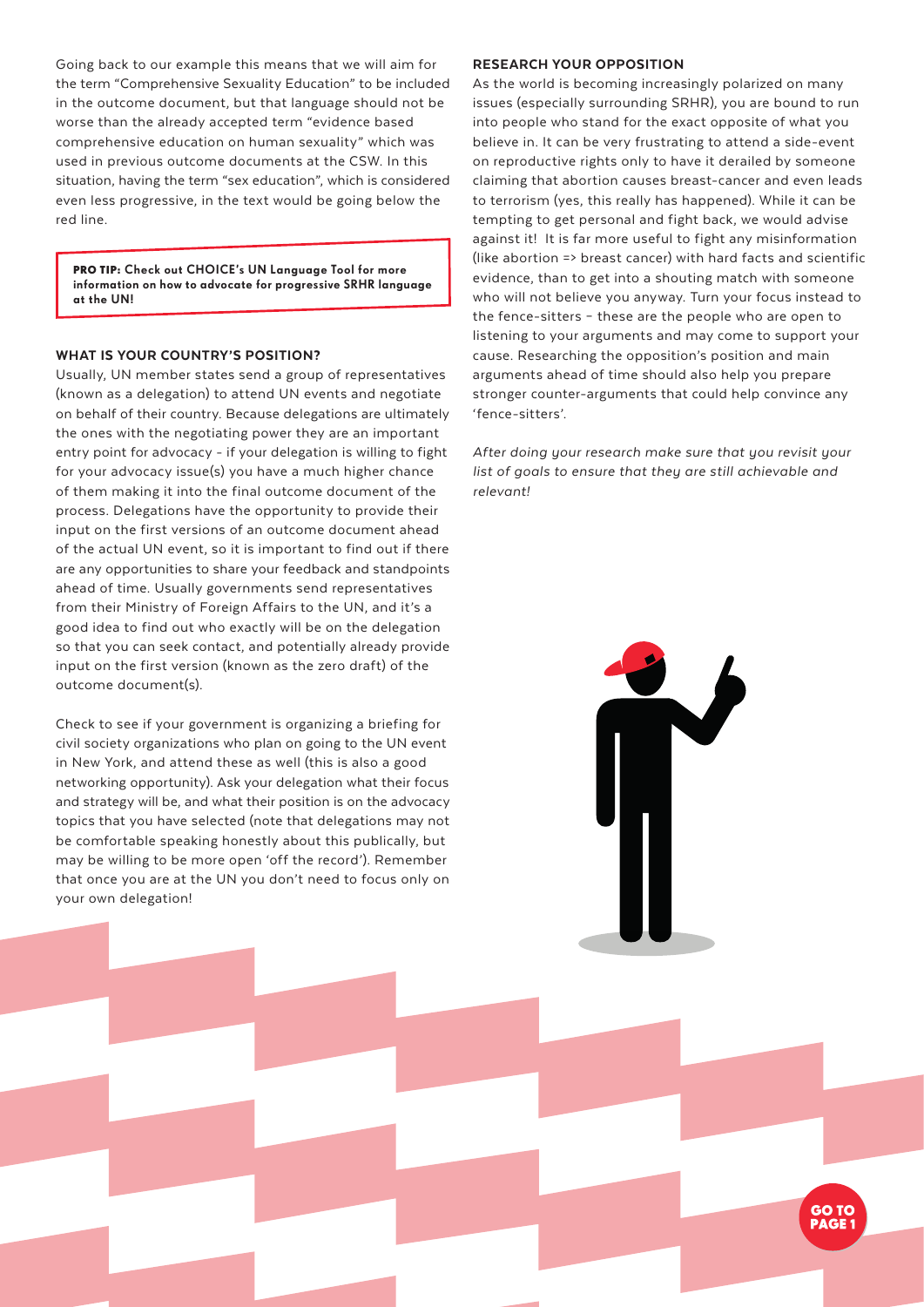

START NETWORKING

– Find your allies!

## FIND YOUR ALLIES!

Allies are the people or organizations that support your position. Allies can help provide you with important information, help perfect your advocacy strategies, can broaden your network, allow you to reach a larger audience, increase the effectiveness of your advocacy messages, and provide guidance and encouragement through the often challenging negotiation process.

It is also a good idea to try to find allies within your own delegation – because of their conflicting obligations it can sometimes be even more effective to talk to them when they are alone (you could, for example, approach a delegate when they are getting a snack, or refilling their water bottle). You can also see if there are other 'friendly' or 'like-minded' delegations that support your cause(s).

Find the people who support your cause, but do not forget about those who are on the fence – these are your potential allies and they could prove to be extremely valuable. Again networking, building professional relationships, sharing factsheets and position papers, and a perfected elevator pitch can go a long way!

### JOIN A LISTSERV OR GOOGLE GROUP

A listserv or a Google group is basically an organized email group where information is shared and (advocacy) strategies are discussed. Listservs are usually topically based, so there is a listserv for the young feminists, a listserv for SRHR, a listserv for Sexual Orientation and Gender Identity and Expression (SOGIE) etc. Listservs are a great way to expand your network and to get access to important information and intel on the UN process, and are definitely worth joining. This is also where the different versions of the outcome documents will be shared, as these documents are not made available publicly until they are finalized at the end of the UN event.

Note that to be added to a listserv or Google Group you can contact the listserv/group administrator, or ask another member that you know to add you. Remember that because a lot of confidential information and strategic discussions are shared over listservs, many administrators enforce very strict rules about who can and cannot be in these groups to prevent information from landing in the wrong hands.

## JOIN A MAJOR GROUP / CAUCUS

The UN has nine official major groups which are supposed to represent the nine sectors of civil society and serve as a channel which citizens and organizations can use to

participate at the UN. For example, the Major Group for Children and Youth is the official major group for people under the age of 30, and it strives to represent the voices of children and youth from around the world at the United Nations.

Similarly, a caucus is a gathering of organizations that are willing to cooperate to strengthen their advocacy. These organizations are in touch throughout the year, mostly through email groups and online calls, and come together before the start of a conference to strategize on how to influence the outcome document. Caucuses are not officially recognized by the UN as an official stakeholder but they are often key players in advocacy during these UN processes. Generally, two or three larger organizations take the lead in organizing the Caucus. Caucuses communicate primarily through their own listserv and through online and in-person meetings and strategy sessions.

Major Groups and Caucuses are a good way to build your network, get access to insider information and to strengthen your own capacities at the same time, and they can be good learning opportunities. For example, the Youth Caucus is a great way to get involved with other young advocates, and to find support from your peers.

#### JOIN ONLINE PREP-MEETINGS

Many networks, including several youth-oriented ones, organize online preparatory meetings via Skype or Google Hangouts. These meetings are held to give people a chance to get to know who is going to attend the event, to share intel amongst each other, and to strategize and plan for the weeks ahead. Usually these prep-meetings are organized through the listservs and Google groups that you join. Of course you can always take the initiative and organize a prep-meeting yourself!

## GET TO KNOW YOUR DELEGATION!

Try to find out who will be on the delegation and look up what their backgrounds are (have they worked on projects that are similar to your advocacy issue for example? Can you see any entry points?). Check in your network to see if anyone has ever worked with them before to get some insider information (e.g. are they easy to work with? What is the best way to approach them?).

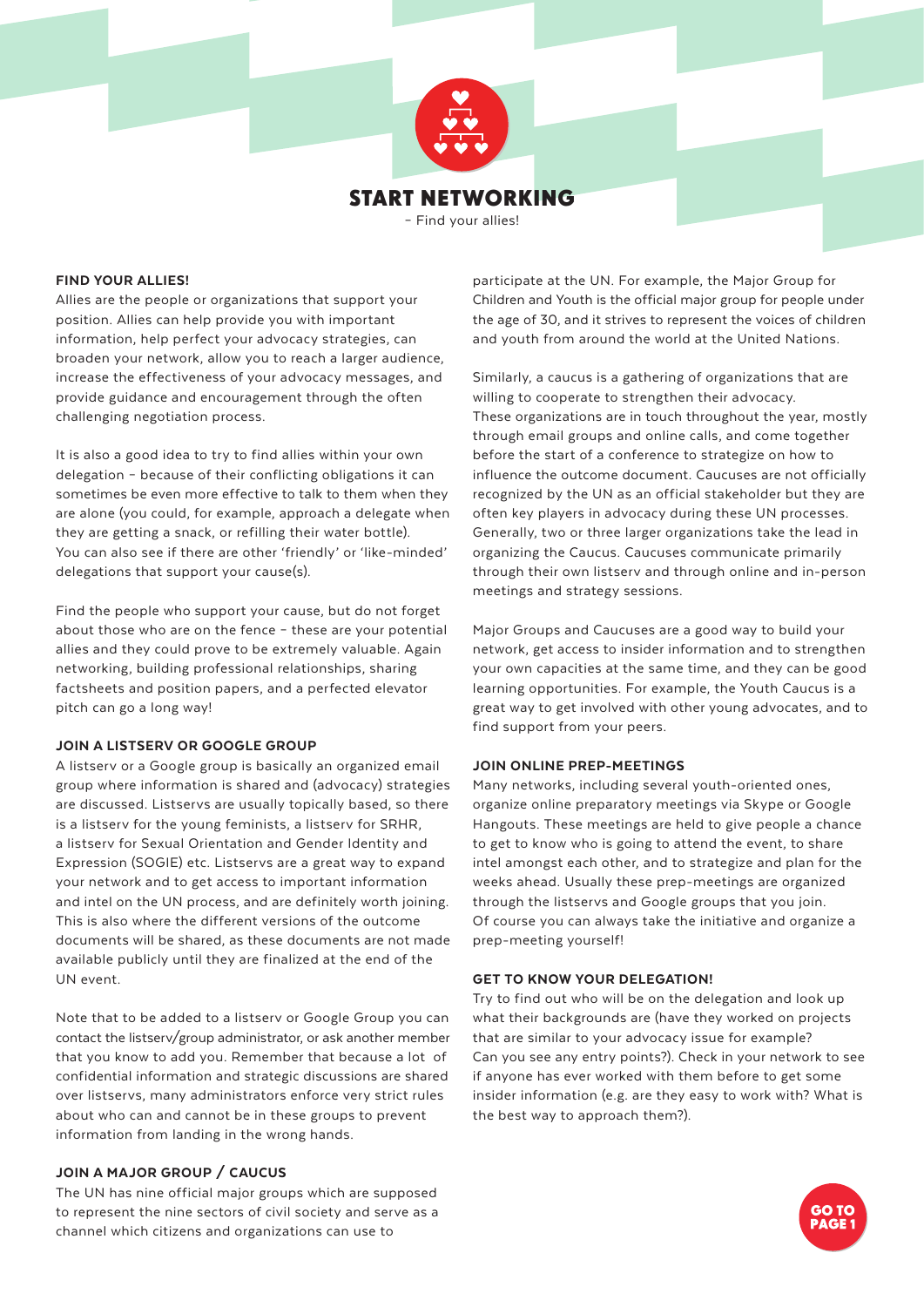Furthermore, many delegations are open to inviting a civil society representative to join their delegation. Look into (1) whether they have ever had a civil society representative, (2) what group this person is from (e.g. is it a youth/women's/ indigenous/LGBT representative, and is this person selected by a specific civil society network?), and (3) of course see whether there is a possibility for you or someone from your own organization or network to join (for example, because the CPD is very youth-focused a strong argument can be made for having at least one young person on the delegation).

Consider writing a proposal which presents all of the arguments for having a (youth) civil society representative (even if you don't give this to them directly it will help you organize your own thoughts and strengthen your argumentation skills). If your government has rejected your proposal to bring a representative along, consider how you can strategically advocate for this to be included in the future (e.g. is it something that the media could be convinced to pick up? Do you have any allies within the government who could help push for this?).

#### PROFILE YOURSELF AND/OR YOUR ORGANIZATION

If your aim is to network or to build a name for your organization it is important that you prepare ahead of time.

- ◆ Get business cards made
- Update your website and social media accounts
- Create and professionally print organizational materials (annual reports, fact sheets etc.)
- ◆ Perfect your elevator pitch
- $\vee$  Make a list of organizations, including networks and caucuses, and people present that you definitely want to connect with
- ◆ Consider hosting a side-event, a panel discussion or a workshop before or during the UN event

## BEST PRACTICE: YOUTH AMBASSADOR SRHR ON THE DUTCH DELEGATION

The role of Youth Ambassador SRHR was set up by the Dutch Ministry of Foreign Affairs (MOFA) and CHOICE for Youth & Sexuality in 2015. Through this program, the MOFA and CHOICE, work together to give young people a voice and a platform to advocate for their sexual reproductive health and rights (SRHR) and their meaningful participation in all areas of decision-making; at the national, regional and international level. This partnership contributes to the development of progressive and inclusive policies for young people and emphasizes the importance of meaningful youth participation in the design, development and implementation of sexual health policies. The Youth Ambassador provides an important link, connecting policymakers with the sexual health realities of young people in the Netherlands and around the world.

The Youth Ambassador for SRHR joined the Dutch delegation to the Commission on Population and Development (CPD) in 2015 and 2016, as a civil society representative. Their position on the delegation gave the Youth Ambassador access to official and informal negotiation spaces which are normally off limits to young people, and put the Youth Ambassador in a unique position to connect and support the international SRHR youth movement during these processes, and help amplify youth voices from around the world.

CHOICE sees the Youth Ambassador as an example of a best practice which can be replicated by other governments to ensure young people's meaningful engagement within national, regional and international spaces and processes.

You can follow the Youth Ambassador's journey via [Twitter](https://twitter.com/youthsrhr) [Facebook](https://www.facebook.com/YouthSRHR/) [Youth Ambassador Blog](https://youthambassadorsrhr.wordpress.com/)

GO TO<br>PAGE 1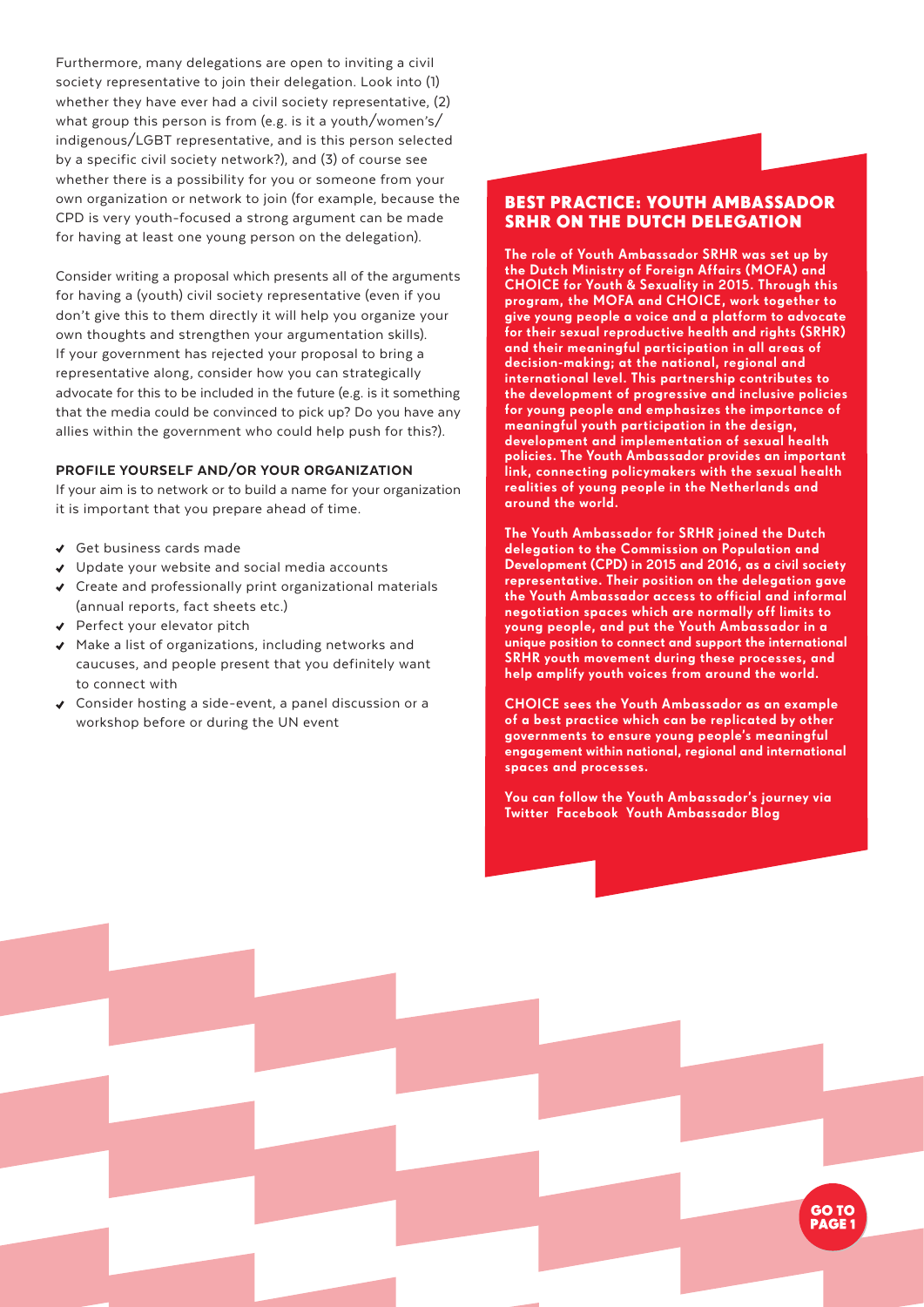

– Get your message out there!

Now that you have collected a large evidence base it's time to get a little creative! Advocacy is a lot more effective if you have a large base of public support. The following are examples of activities you could consider:

- If you have the resources infographics can be a very effective (and fun!) way to visually represent information that is easy to understand, and there are a lot of free programs out there that you can use.
- Film a short documentary using your phone or  $\mathcal{L}$ a camera
- Write a blog post  $\mathbf{v}$
- Write a news article and submit it to your local  $\checkmark$ news sources
- Create a catchy hashtag (#) and start a twitter  $\mathbf{v}$ campaign
- Create and distribute factsheets  $\checkmark$
- Start a vlog or create other video content
- $\mathcal{L}$ Make post cards, stickers, and posters with key messages to spread around
- Create t-shirts with messages  $\checkmark$
- $\checkmark$ Start a social media campaign on Facebook or Instagram
- $\checkmark$ Take lots of pictures during the event and host an 'Humans of New York' style exhibition afterward
- Create an artwork
- $\frac{1}{2}$ Host an event before/during/afterwards
- Collect personal stories  $\checkmark$
- Start an (online) petition in your country  $\checkmark$
- Join or host a side-event or panel discussion Ü at the United Nations (or close by)
- Organize a (peaceful) protest

## THE SKY'S THE LIMIT!



GO TO<br>PAGE 1

 $\bullet$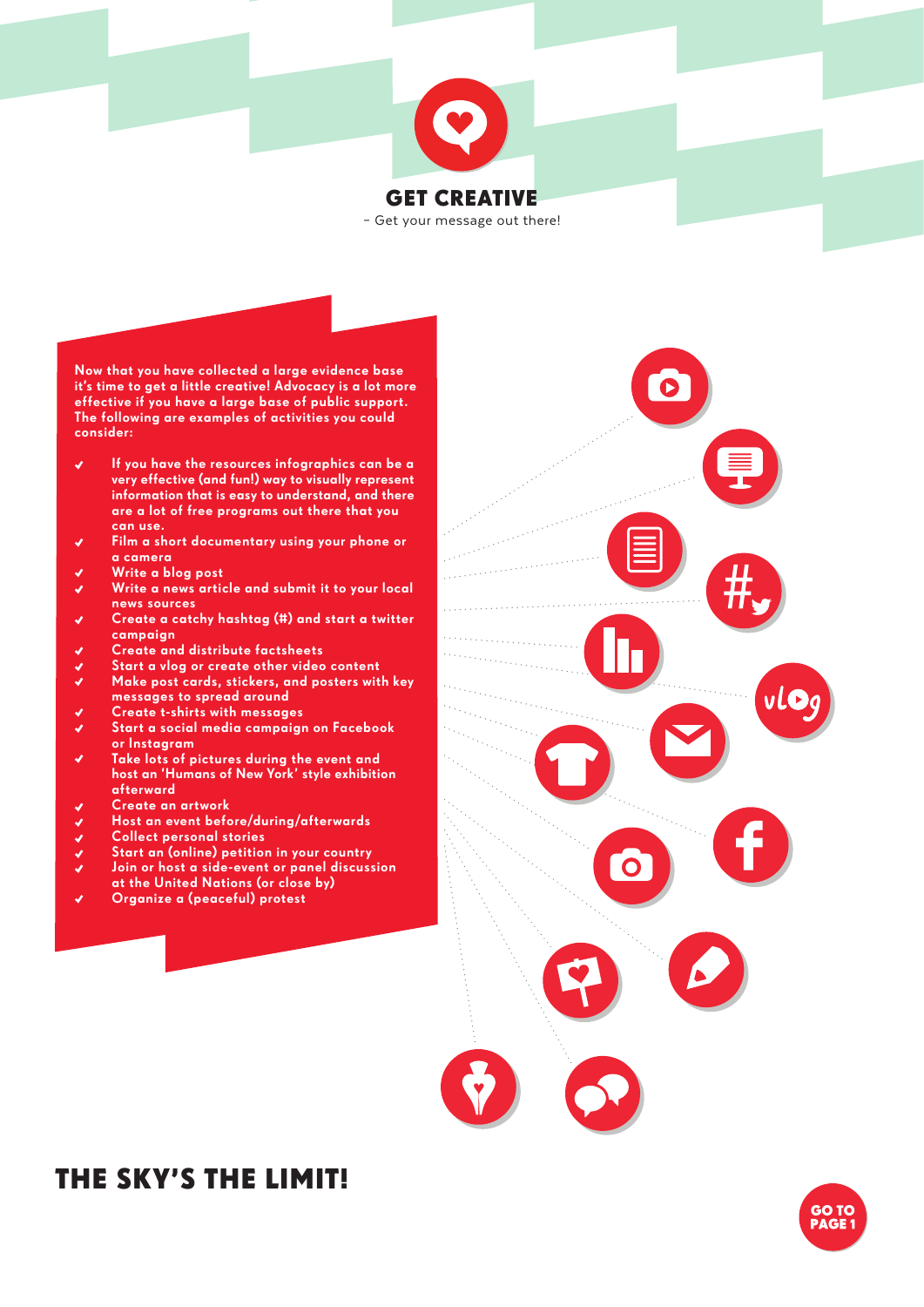

## STRATEGIZE & PLAN

This is really an on-going activity, as it is important to regularly assess which advocacy strategies you want to use and whether they will be effective or not.

## Strategize BY YOURSELF/IN YOUR SMALL GROUP:

Especially once you are physically at the UN it's a good idea to sit down at the end of each day and reflect on what when well and what went less well so that you can adjust your strategies and plan for the next day.

Strategize IN YOUR CAUCUS/MAJOR GROUP: Most caucuses and major groups will meet semi-regularly online in the months leading up to the UN process, and every day once the process actually starts. These strategizing sessions are a great place to share important information, align strategies, and plan for the days ahead.

Strategize WITH(IN) YOUR DELEGATION: Encourage your delegation to meet with you and your allies at the beginning or end of every day. Your delegation can inform you about the latest developments, and you can share your opinions and support the delegation to take action. If you are part of your delegation this is easier, but you can always approach delegates when they leave the negotiation room during a break.

## PROVIDE RECOMMENDATIONS ON THE TEXT

If you are focused on advocating for certain language to be included in outcome texts, then you will likely be spending a lot of your time doing text 'mark-ups'. A mark-up is basically a highlighted and edited version of a draft UN text focused which indicates which sentences you agree with, which sentences you would improve with different language, and which you think should be removed. Mark-ups are usually done whenever a new draft of the UN text is released for negotiation.

Many groups, networks and caucuses will have a special working group focused on language so do join these if you are interested in participating or in building your capacity on this do join. You can participate in one of these smaller working groups, or you can do your own mark/up of relevant sections, and then share these with your delegation.

## WRITE & ENDORSE STATEMENTS

If you join a list-serve you will likely see many emails flying around your inbox asking your organization to endorse statements. If your organization agrees with the statement being put out you can usually you endorse it by adding your organizations signature at the end of the document or electronic form. Endorsements are a great way to support other advocates and also to demonstrate what your organization stands for. Of course you can also take an active role and draft one yourself!

## DELIVER AN ORAL STATEMENT

Depending on the event, the UN will sometimes let civil society organizations register to give an oral statement during a plenary session. Usually the oral statement slots are given away on a first come first serve basis, and you will be contacted in advance if you have been selected. When drafting your statement it is good practice to include other organizations or networks in this process (who can also formally endorse your statement), so that your speech reflects a broad voice of civil society organizations.

Some tips when preparing your oral statement:

- ◆ Write and share it with others in your network
- ◆ Have a strong and clear opening and closing statement
- $\blacktriangleright$  Include personal stories, statistics and quotes
- ◆ Include a call to action (what do you want member states to do)!
- ◆ Practice reading it a few times in advance to ensure you feel confident on the day itself

In 2016 CHOICEr Karin van der Velde was selected to give a statement on behalf of the Youth Caucus, at the Commission on Population and Development (CPD) in New York. Giving a speech (aside from being really cool) can help organizations get their voice out there, as a lot of UN member states are present during the plenary sessions.



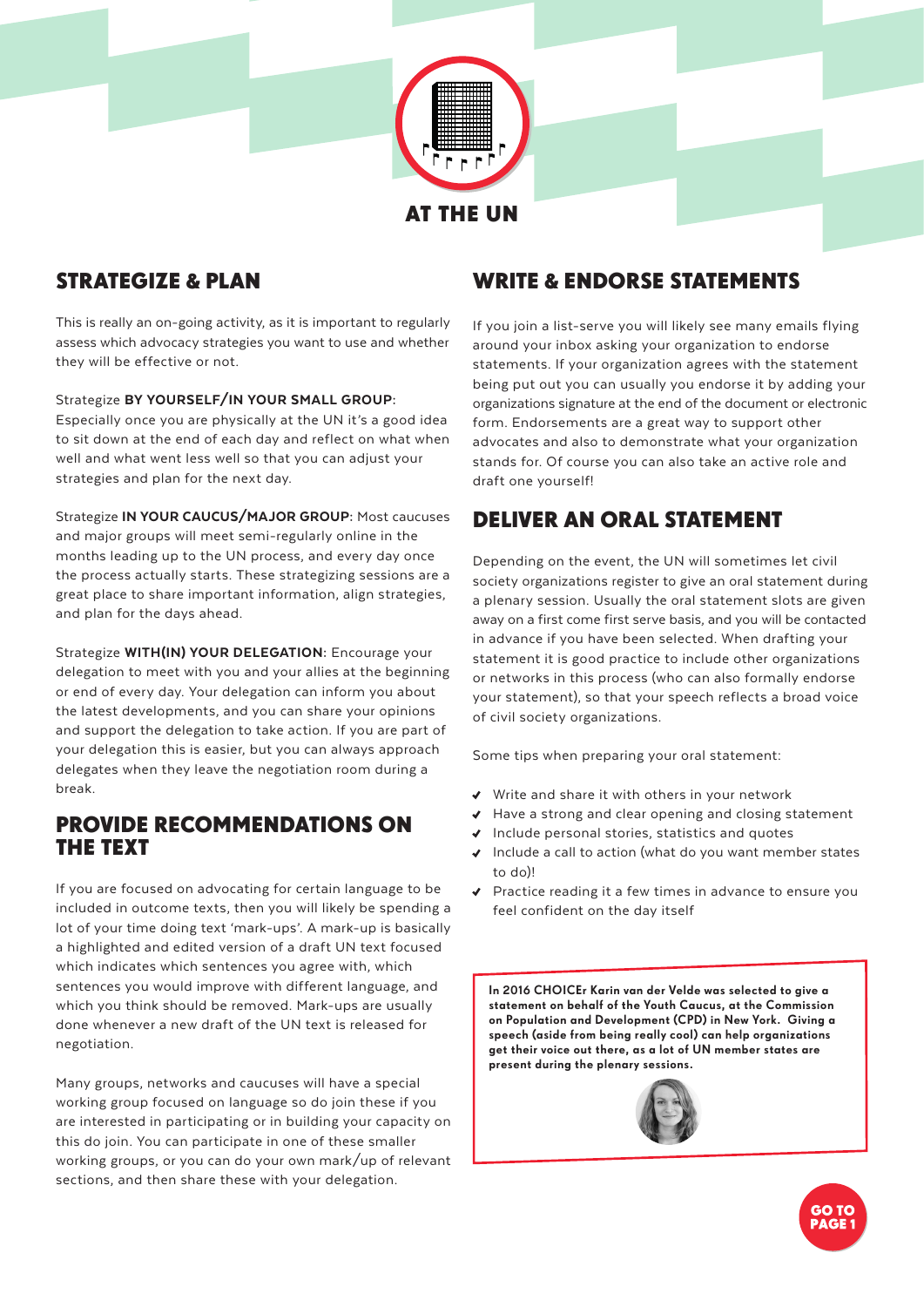## LOBBY YOUR DELEGATION

Because the negotiations are really a state-led process, if you're doing language advocacy it is important that you continuously try to lobby your delegation (or other delegations that are more supportive to your cause!) to support your issues. Most delegations do pay attention to what civil society is telling them, and they usually also appreciate it if you can provide them with language proposals and facts and argumentation to support this.

There are several ways to approach a delegation, for example you can plan in formal meetings with your delegation, send them input via email, or even approach them during bathroom and food breaks in the UN hallways. Most governments and delegations are on twitter, and you can also tweet them encouraging (or if they are not doing so well in your eyes, critical) messages.

Going to the media (or if you have the connections, going to someone higher up in the government) can be a very effective way to publically call out your delegation and put pressure on them to act differently. Remember though to think strategically: if you are seen as 'attacking' your delegation publicly they will likely be a lot less receptive to your input, so this should usually be done as a last resort and in agreement with other organizations in your network. If you do choose this route, follow-up is especially important!

## CHECK OUT SIDE EVENTS OR HOST YOUR OWN!

Side events can be a fun way to learn more about relevant topics and of course also to meet new people. If you're looking to profile yourself or your organization, active participation by asking relevant questions and generally contributing to the discussion will help people remember you. You can think about things you may want to ask in advance, for example, about how the organizers and panelists involve young people in their work.

The UN will post an official list of side events ahead of time, but there are usually also many side-events being organized by different CSOs which are also definitely worth checking out. Be sure to check this list ahead of time and note down the ones you definitely don't want to miss! Remember that if you're in a group and there are several important events happening at the same time you can always split up and report key messages/information to each other later.

## BE A SOURCE OF KNOWLEDGE

If you are focused on advocacy remember that your delegates are likely not all experts in the topics you are advocating for (this is where that evidence base comes in handy)! If you can't be in the negotiation room to present your arguments yourself, you can share your position points (and of course evidence to back them up) with your delegation to convince them and to help them push for your issues.

Of course you can also be a source of knowledge to those around you (especially to other young people)! A great way to do this is to prepare and distribute factsheets or to organize a side event or workshop to provide more specialized information and to help others formulate their argumentation, and if you are a more experienced advocate, consider taking someone less experienced under your wing.

## SIT....AND WAIT

While the words 'UN Advocacy' might ring in images of running around the UN hallways with thrilling purpose, in reality most of your time will likely be spent sitting outside of a negotiation room waiting for a delegate to exit so that you can pounce on them for more information.

There are four main reasons to do this: (1) sitting in a large group of allies like a caucus or a major group means you can work together more efficiently and quickly strategize when new information comes to light, (2) there is a chance you can get inside information about the negotiating process and about the delegations positions, (3) to monitor 'the opposition' and send a signal to those in the negotiation room that there is a significant support base for your cause (4) to support (with text suggestions and evidence) but also to closely monitor your own delegation – after all they are there to represent your country!

Camping out outside of the negotiation room definitely sends an important message, and many of the larger caucuses and major groups will encourage members to sit outside of the negotiation room together, but don't feel pressured into spending all of your time sitting around and waiting!

GO TO<br>PAGE 1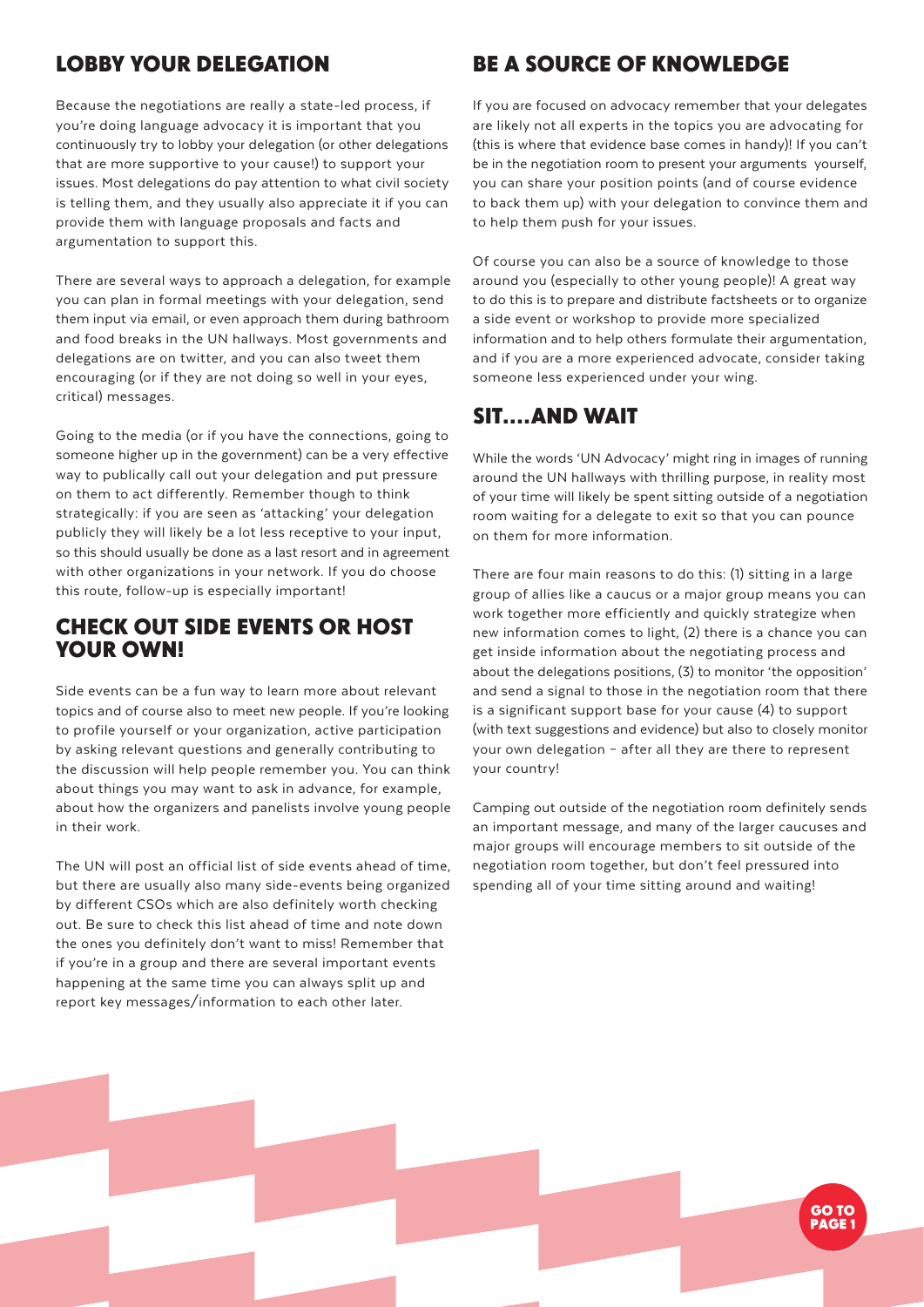

– What did you achieve?

#### SHARE LESSONS LEARNED

Now that you're back home it's time to reflect on the events of the past few weeks and months. What went well? What could be done better? What needs to be improved? Which strategies were most/least effective? What would you do differently next time? Did you notice any knowledge gaps? Did you achieve all your goals? Were they realistic?

Sharing lessons learned is a vital part of the advocacy process – it's important that we know what others have done (both their successes and their failures) so that we can build on their progress and not have to start from scratch each year. One way to share lessons learned is to host an online or in person debrief with your network. You can also write an article or blog post, or create a video or vlog to share your experiences.

## THINK ABOUT NEXT STEPS

Now that you've properly debriefed, it's time to think about concrete steps you can take to ensure that the gains you have made are not lost. So what's next for you? Are you going to invest in transferring knowledge to other advocates (within and outside of your organization) to ensure that more people are involved? If so how will you achieve this? What about engaging with your government to ensure there is follow-up to their commitments?

Or maybe you've decided you want to get involved in the human-rights based processes in Geneva and want to learn more about this?

## TRANSFER KNOWLEDGE

As a youth-led organization this is something that we always emphasize and spend a lot of time on. You've probably learned a lot these past few months, so it's important make sure this knowledge isn't lost and that others can benefit from your experience as well. There are many ways to transfer knowledge, you can choose to write a report or a blog post, film a vlog, provide a training or workshop, become a mentor, or you could even create a tool (like we have done here) to share the knowledge and skills you've gained with a wider audience. Don't forget to share your reflections and other important information on relevant listservs / google groups for people didn't attend the event but who may still be eager to learn from your experiences.

## START STRATEGIZING FOR NEXT YEAR

It's never too early to start planning ahead! After debriefing and noting down your lessons learned start to think about what you can do already to prepare for next year. For example, if you were missing a lot of data, now's the time to go out and start building a proper evidence base. Perhaps you want to start advocating with your government to have a young civil society representative join their delegation next year. Or maybe you felt like there weren't enough side-events talking about young people and you want to come up with your own interactive event for next year, you can already sit down and think of who you want to invite to speak, what kinds of methodologies you want to use, and of course allocate some budget to ensure that you can host a great event. Start planning!





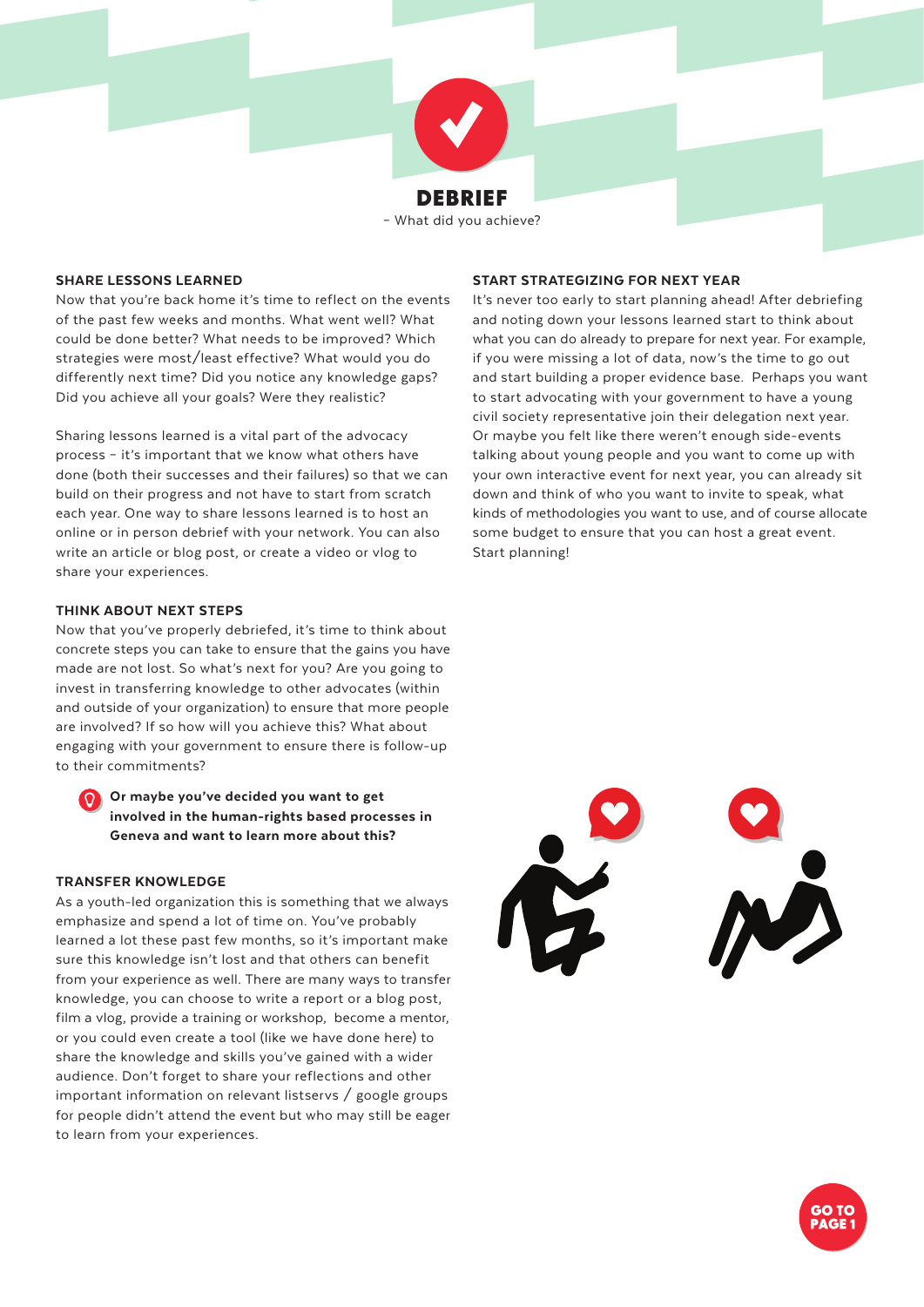

The work doesn't stop after a UN event is over – now is the time to build on the progress you have made. If you've focused on advocacy it is important to follow-up and ensure your government upholds the commitments they have made at the UN.

## HOST/ATTEND A DEBRIEFING

After debriefing and compiling lessons learned for yourself or within your own organization it's time to do this within your broader network. Some governments will host an official debriefing for civil society where they explain the outcomes of the process. This is the time to ask critical questions about your government's position and also how they are going to ensure effective follow-up!

#### DOCUMENT & SHARE COMMITMENTS

One of the main problems we face in our advocacy at the UN is that the commitments governments make in international or regional spaces almost never seem to translate into concrete action on the ground. One possible reason for this is that a lot of key stakeholders (like relevant Ministries, the media, politicians, the general public) actually have no idea what's happening at the UN. It's very important, therefore, to ensure that you take the time to document and distribute these agreements with a broad audience and in doing so hopefully also apply greater political pressure on your government to start implementing their commitments.

One way to do this is by creating youth-friendly and easy to understand resources that explain to the general public what your government has committed to, why these commitments are important, and how you think your government can implement them. You can think about sharing these commitments with the relevant Ministries (especially if you think they might be uninformed about what your country is doing internationally), with other organizations and NGOs, and of course also with the media and the general public.

#### ENGAGE THE MEDIA

The media can play a vital role in holding your government accountable for the commitments they make, so definitely don't be shy about engaging them. Sometimes all it takes is a sensational headline like "Country X promises to deliver on [issue] at the UN!" or "All talk and no action! One year after UN Commitments Government X has failed to make progress on [issue]!" to kick-start your government into taking action.

Start off by mapping what kinds of media are available and which audiences these engage; for example, are there any popular YouTubers or vloggers in your country who could be open to speaking about your key issues? Or maybe there are radio and TV shows that can reach a very broad audience? Or social media channels that have a large following? Or maybe there are even famous national celebrities who could generate attention for your cause.

You can engage with the media in different ways, for example, you can provide them with a briefing on what happened at the UN (including which commitments were made, who supported what, why is this important, and what this means for the national context), you can write an article or blog post which they can edit and publish, you can share relevant materials and factsheets, and video and photo materials with them.

#### ENGAGE WITH YOUR GOVERNMENT

Lobbying your government shouldn't stop at the UN; now that you're home see if you can set up meetings with the relevant ministries and other key stakeholders to convince them to actually take action on the commitments they have made. You (and other organizations) can offer your government technical assistance on how they can effectively implement their agreements – for example, if your government has signed a resolution committing to provide comprehensive sexuality education for all young people you can offer to help the Ministry of Education and/or Health develop a new curriculum based on the UNFPA guidelines (or your own!). You could also do budget advocacy, and show your government the importance of allocating more budget for your specific issue, for example, by demonstrating the positive impact that spending more resources on training health care workers on how to provide youth-friendly services can have on decreasing rates of STIs, unwanted pregnancies etc.

See if you can get your government to agree to consultations with young people from across the country, so that they can come to understand their lived realities and the challenges they face. If you offer to help arrange this, make sure that you include a diverse group of young people, including young LGBTI, young people living with disabilities, young people living with HIV, young people from rural and urban settings etc., to ensure that a wide range of opinions are taken into account.

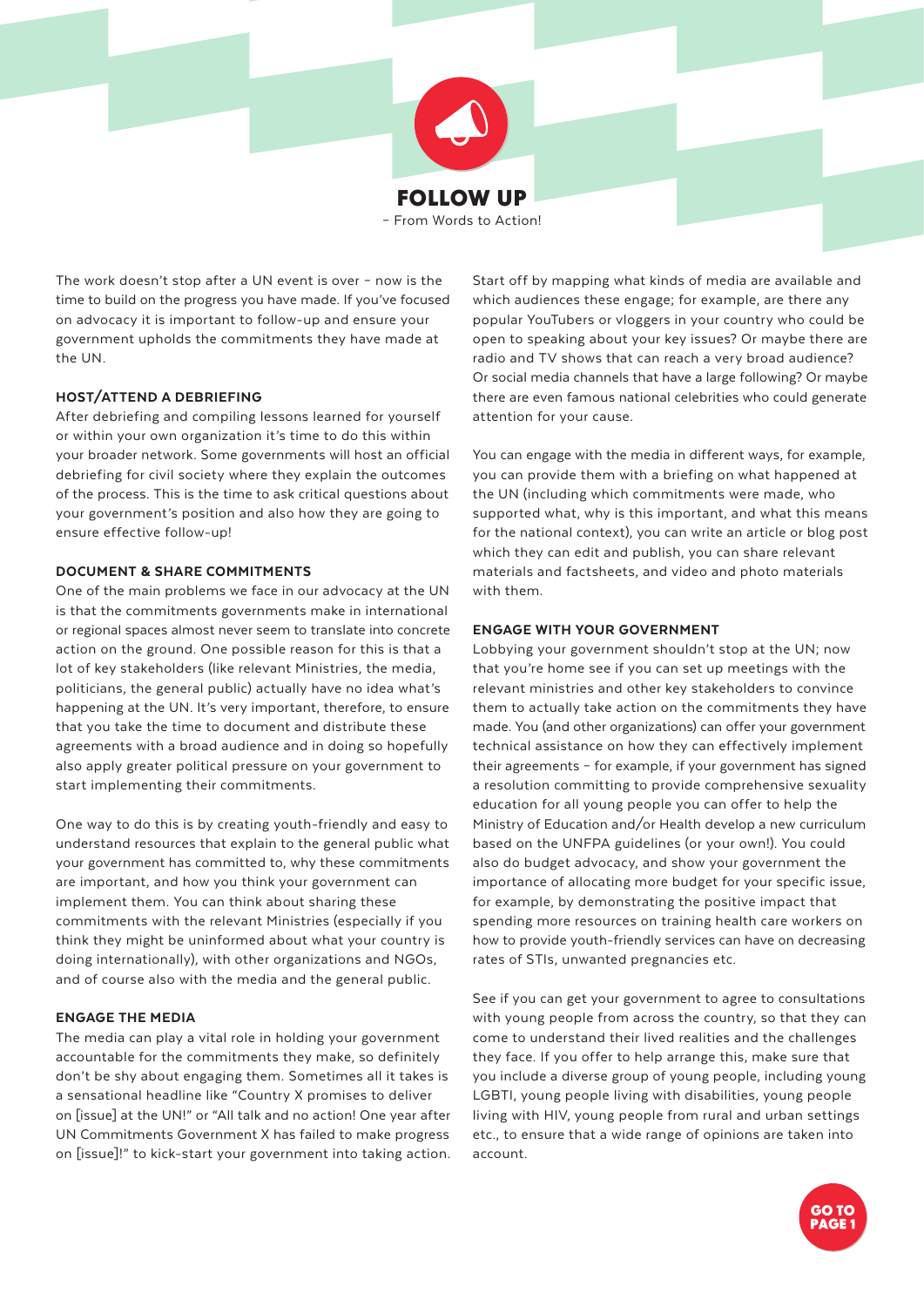Remember that you don't need to do this alone. Link up and partner with other similar-minded NGOs to increase your resources and add weight to your advocacy; together we are always stronger than alone!

## MONITOR THE IMPLEMENTATION OF AGREEMENTS

Advocating with your government to take action is only half the battle, it's important that you and your government also monitor and evaluate how these agreements are being implemented. Again the media can play a very big role here by praising your government for their successes and calling them out on their mistakes. Remember that it is important to meaningfully involve the key stakeholders (i.e. the people who are being impacted by these policies and programs) in this evaluation process!

- Create youth-friendly factsheets and briefings explaining  $\checkmark$ the agreements made and what this means at the national level
- Develop Press releases and encourage the media to monitor Governments' implementation of commitments.
- Hold working groups with other civil society partners to  $\checkmark$ coordinate implementation strategies.
- $\blacktriangleright$  Hold regular meetings with relevant ministries and government stakeholders
- Offer technical assistance to help implement the agreements
- Encourage the government to meaningfully consult a diverse group of young people to inform their policies, programs, and budgets
- Monitor and evaluate what is being done
- Share updates via (social) media